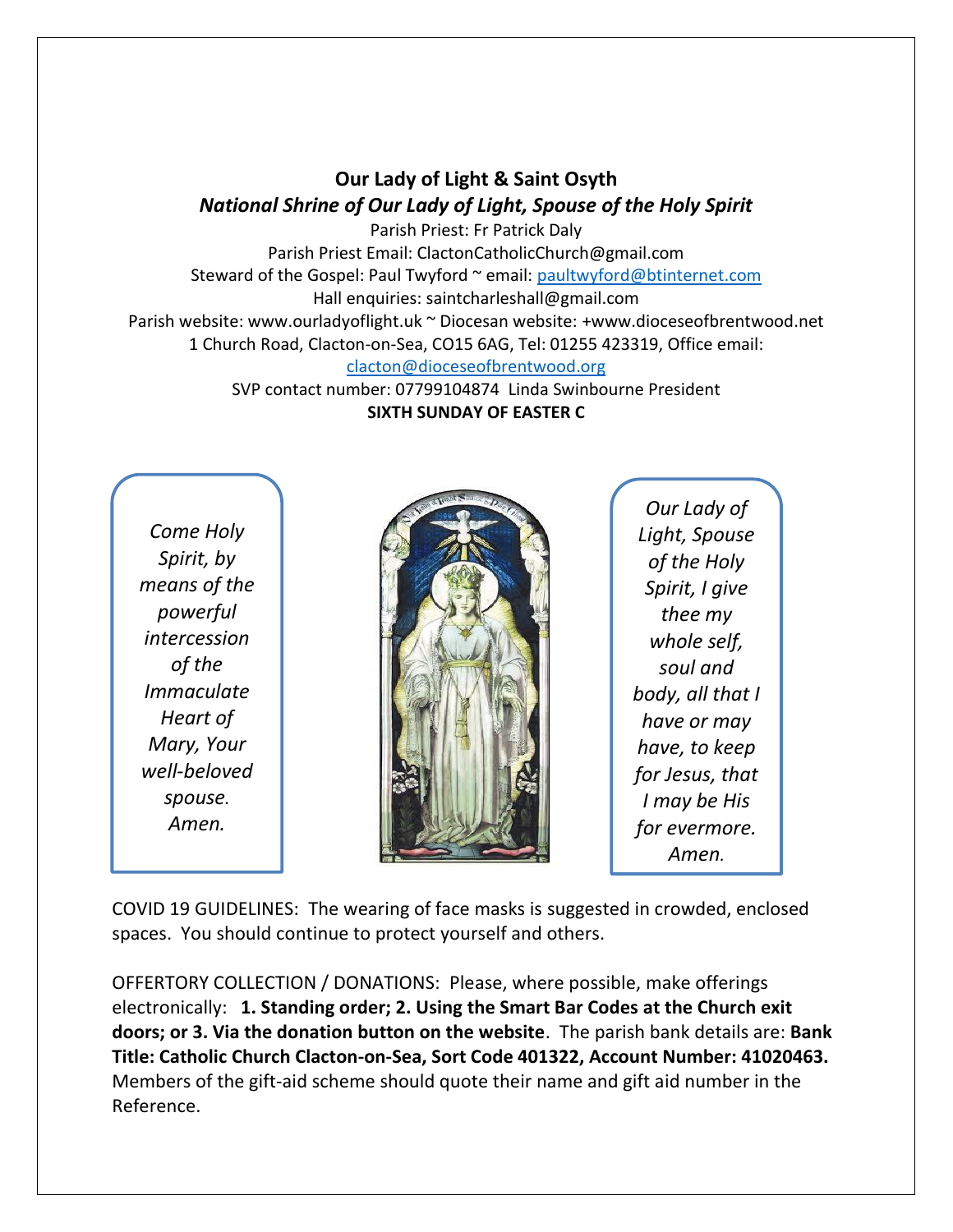Funds received last week:

Electronic Offerings £548.00 of which £342.00 was gift aided. Collection Offerings £374.65 of which £73.00 was gift aided. Columbian Fathers £447.30 of which 239.00 was gift aided.

Thank you for your generosity, for Gift Aiding your offerings, and for your support of the

Parish. Fr Patrick.

## JOHN 14:23-29

In the Gospel from John, Jesus is speaking to His disciples at the Last Supper immediately before His arrest and passion. Jesus speaks of our relationship with the Blessed Trinity. Through our baptism, we have become sons and daughters of God the Father, temples of the Holy Spirit, and members of the Body of Christ. Our whole lives both in this world and the next are in deep relationship with the Holy Trinity. Jesus speaks of the Advocate, the Holy Spirit. The Holy Spirit would come at Pentecost following Christ's ascension into heaven. As Jesus left this world to return to His Father, the Father sent through Jesus the Advocate. At Pentecost, the Holy Spirit came down upon the Apostles and they were transformed into people without fear of this world. They received the peace that only Jesus can give us. The Church was born.

The purpose of this life is to grow in ever closer union with the Blessed Trinity. It is to enter the very life of God. The Holy Trinity is a relationship of total, complete, and perfect love. We accomplish this union at the end of this life when we enter a state called heaven.

We are glad that Jesus has returned to His Father in heaven. Jesus has not abandoned us. He continues to intercede for us at the right-hand of His Father. Through the gift of the Holy Spirit and the Church, we are given the Holy Sacraments. Each Sacrament is an encounter with the person of Jesus Christ. This is true of all the Sacraments but most especially the Holy Eucharist. In the Holy Eucharist we receive Jesus Christ Himself in His body and blood. When we consume Christ, we become what we consume. We incrementally are transformed into other Christs. We assume an ever-growing relationship with God the Father, God the Son, and God the Holy Spirit.

QUEEN ELIZABETH II PLATINIUM JUBILIEE GARDEN PARTY: You are invited by the SVP to join the celebration in the Presbytery Garden on Monday 6<sup>th</sup> June 2pm to 4pm. £10 tickets available after all Sunday Masses – includes buffet lunch, raffle, bingo, and a glass of bubbly. Donations of raffle prizes and cakes welcome. If you can help setting up the garden, let us know. Further information and availability of transport contact: Peter McManamon 07954090461.

SECOND COLLECTION: For World Communications Day next weekend 29<sup>th</sup> May. You can donate in the black buckets or by bank transfer quoting reference: 'Communications'.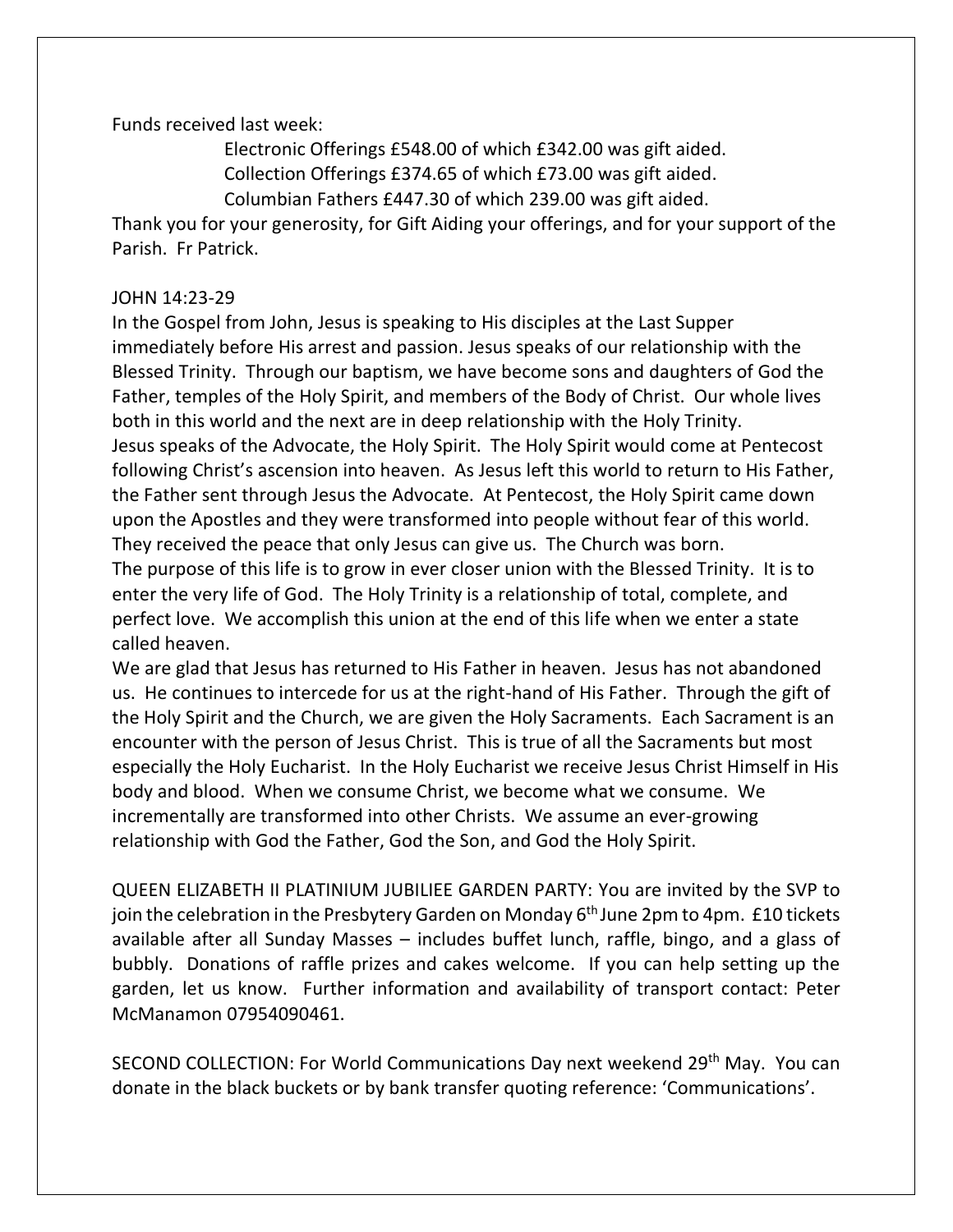DIOCESAN PILGRIMAGE TO WALSINGHAM: The coach will arrive at 8.00 am at St Charles Hall on Saturday 28th May for boarding. The coach will leave at 8.30 am at the latest. We expect to be back at the church at 7.30 pm. You need to bring a packed lunch.

SATURDAY 28TH MAY SERVICES: Please note that there will be no services on Saturday 28<sup>th</sup> May due to the parish pilgrimage to Walsingham. The Saturday evening Mass at 6.00 pm will not be celebrated.

THE SOLEMNITY OF THE ASCENSION OF THE LORD: This is a holyday of obligation on Thursday 26th May. Masses will be at 9.00 am and 7.00 pm.

PARISH CHOIR: We have a wonderful choir in our Parish who are appealing for new members. Please let Fr Patrick know if you can help.

VOCATIONS WEEKEND FOR YOUNG WOMEN: 27th to 29th May in Liverpool. Organised by the Faithful Companions of Jesus. Contact Sr Lynne fcJ at [lynnefcj@hotmail.com](mailto:lynnefcj@hotmail.com) or visit our website [www.fcjsisters.org](https://linkprotect.cudasvc.com/url?a=http%3a%2f%2fwww.fcjsisters.org%2f&c=E,1,JxFLiHK5p_7gr8mFxFuYtOr1riWi9RniGjCAXoNGtYgM1m6LBueqDbd8lqoWl5cOX4I7XM4NoPTXj12Jhzy-ZJuULoxzBaxDAub2g89TMF3F&typo=1)

KNIGHTS OF SAINT COLUMBA: The Knights are looking for Catholic men, aged 16 and over, to help them in their good works of Charity through the spirit of Unity and Fraternity. Contact George Johnson 07476781885.

BRENTWOOD YOUTH SERVICE 2022 EVENTS: Please see [www.bcys.net/events](http://www.bcys.net/events) for information.

| Saturday 21 <sup>st</sup> May 2022. | 9.30 am.             | <b>MASS: Johanna Cox RIP</b>  |
|-------------------------------------|----------------------|-------------------------------|
|                                     |                      | D Lane.                       |
| Saturday 21 <sup>st</sup> May 2022. | 11.00 am to 12.00 pm | <b>SACRAMENT OF</b>           |
|                                     |                      | <b>RECONCILIATION:</b>        |
|                                     |                      | Confessions will be heard in  |
|                                     |                      | the Sacristy.                 |
| Saturday 21 <sup>st</sup> May 2022. | 11.00 am to 1.00 pm. | Church is open for private    |
|                                     |                      | prayer with Exposition of the |
|                                     |                      | <b>Blessed Sacrament.</b>     |
| Saturday 21 <sup>st</sup> May 2022. | 12.00 pm.            | THE HOLY ROSSARY              |
|                                     |                      |                               |

## **THIS WEEK'S SERVICES.**